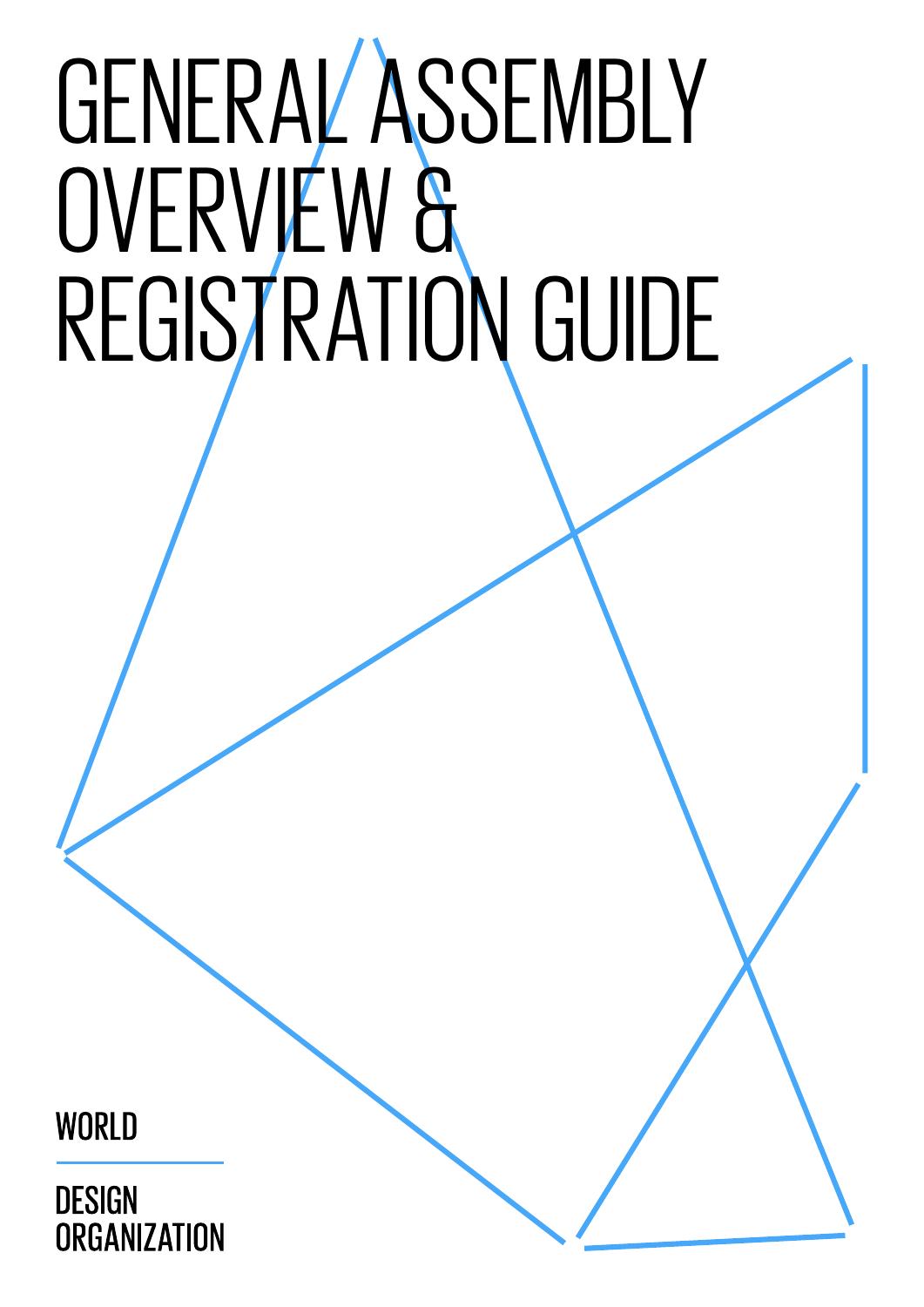

## **OVERVIEW**

#### **What is the general assembly?**

Convening biennially, the general assembly defines the direction of the organization and elects the Board of Directors for the subsequent two-year term.

It is the highest decision-making body of World Design Organization (WDO)™ and possesses full authority to implement the aims of the organization.

#### **Who can attend?**

All members in good standing can attend the general assembly; membership fees must be paid in full in order to be represented.



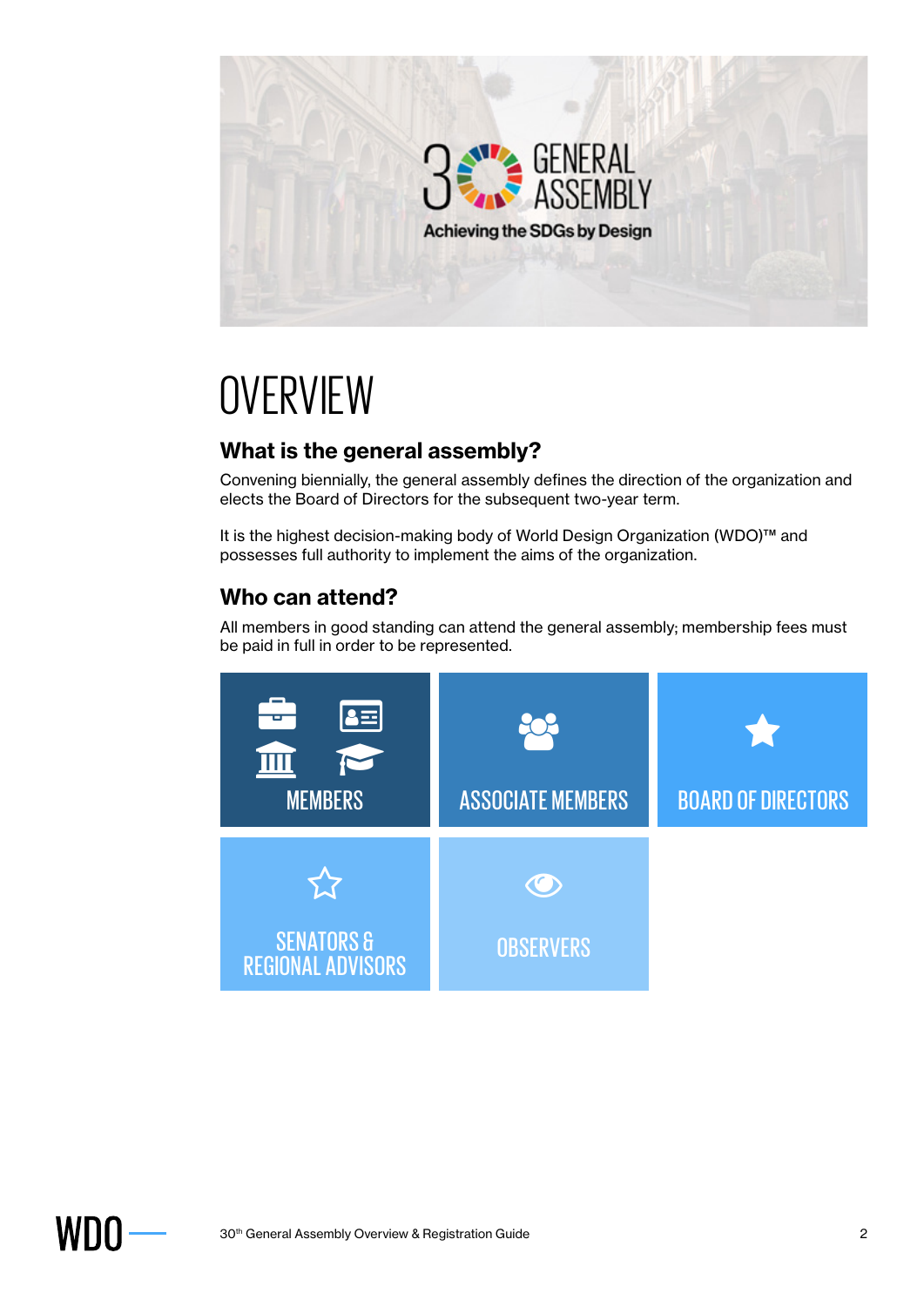#### **Agenda**

The Board of Directors sets the agenda for the two-day assembly, and incorporates items proposed by members as stipulated in By-law 5.

The agenda includes the following items:

- − QUESTIONS FROM THE MEMBERSHIP
- − APPROVAL OF AMENDMENTS TO CONSTITUTION AND BY-LAWS
- − REPORTS FROM THE PRESIDENT, SECRETARY GENERAL AND TREASURER
- − UPDATES ON ACTIVITIES AND DIRECTION OF THE ORGANIZATION
- − ELECTION OF THE NEW BOARD OF DIRECTORS
- − WORKSHOPS ON PRIORITY TOPICS
- − WORLD DESIGN CAPITAL 2020 ANNOUNCEMENT
- − WORLD DESIGN MEDAL PRESENTATION
- − ADDRESS FROM PRESIDENT-ELECT



#### **Download the WDO app**

Discover our new WDO branded event app that not only encourages participant engagement and networking but is also an efficient and eco-friendly way to share event materials, venue and accommodations information, speaker profiles, workshop sessions and background documents.

#### **Where to download**

The app is available in the Apple App Store (iOS 8.0 and later) and the Google Play Store (Android 4.1 and later). If you don't have either platform, please contact us at web@wdo.org.

#### **Further reading**

For more information on the operations of the general assembly, please consult on the app or the WDO Constitution & By-laws, which is available through the members' area of the WDO Website.

#### **Electronic Voting**

This is an exciting GA, our first as the World Design Organization and we urge all members to join us in person. However, if you absolutely cannot attend, you will have an opportunity to vote electronically using our event app. Electronic voting eliminates the need for proxies and gives all members the right to select their WDO leadership, whether they can attend the GA or not. Advance electronic voting for the Board will open as of 12 September and close on 14 October. The 2017-2019 WDO Board of Directors will be announced on Day 2 of the General Assembly, 15 October.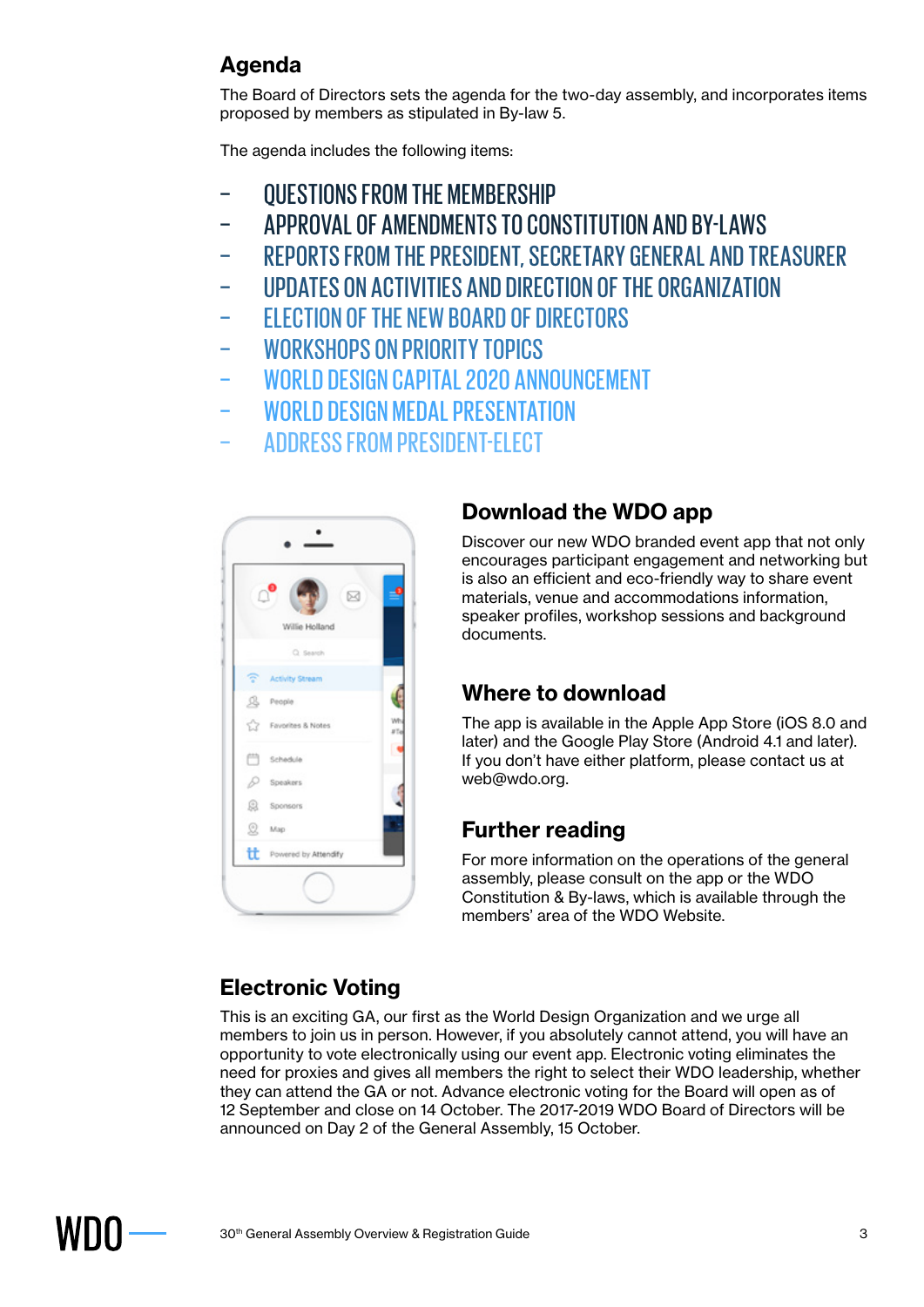## GENERAL ASSEMBLY PREPARATION

Note: The Secretariat has set the following deadlines to facilitate timely preparations for the event. Your collaboration is greatly appreciated.

#### **Proposing amendments to the constitution**

Members may propose amendments to the constitution. Proposed amendments should be submitted to the Secretariat (office@wdo.org) no later than **14 May 2017**.

#### **Proposing items for the agenda**

Members may propose items for the general assembly agenda. Proposed agenda items should be submitted to the Secretariat (office@wdo.org) no later than **14 June 2017**.

#### **Nominations for the Board of Directors**

Members must submit their board member nominations no later than **14 July 2017** through RegOnline.

#### **Preparing to nominate Board members**

Members in good standing preparing to submit nominations for the Board of Directors should consider the following requirements for an effective board:

- REGIONAL BALANCE  $\overline{\mathbf{v}}$
- PILLAR REPRESENTATION  $\mathbf{\widetilde{S}}$
- GENDER BALANCE  $\mathbf{z}$
- PROFESSIONAL EXPERIENCE  $\mathbf{z}$
- **FXPERTISE**  $\mathbf{\nabla}$

#### **Online Registration**

The deadline to register online for the general assembly is **29 September 2017**. Those who wish to register on-site must verify as a member in good standing.

#### **Member workshops**



We are planning a bold and exciting programme for this general assembly and invite you to attend in great numbers to be a part of an interactive experience. Our member workshops will provide you with an opportunity to share the important work you're carrying out for the industrial design profession and explore the ways in which we can better collaborate to achieve our mission of Design for a better world and aligning everything we do with the UN Sustainable Development Goals.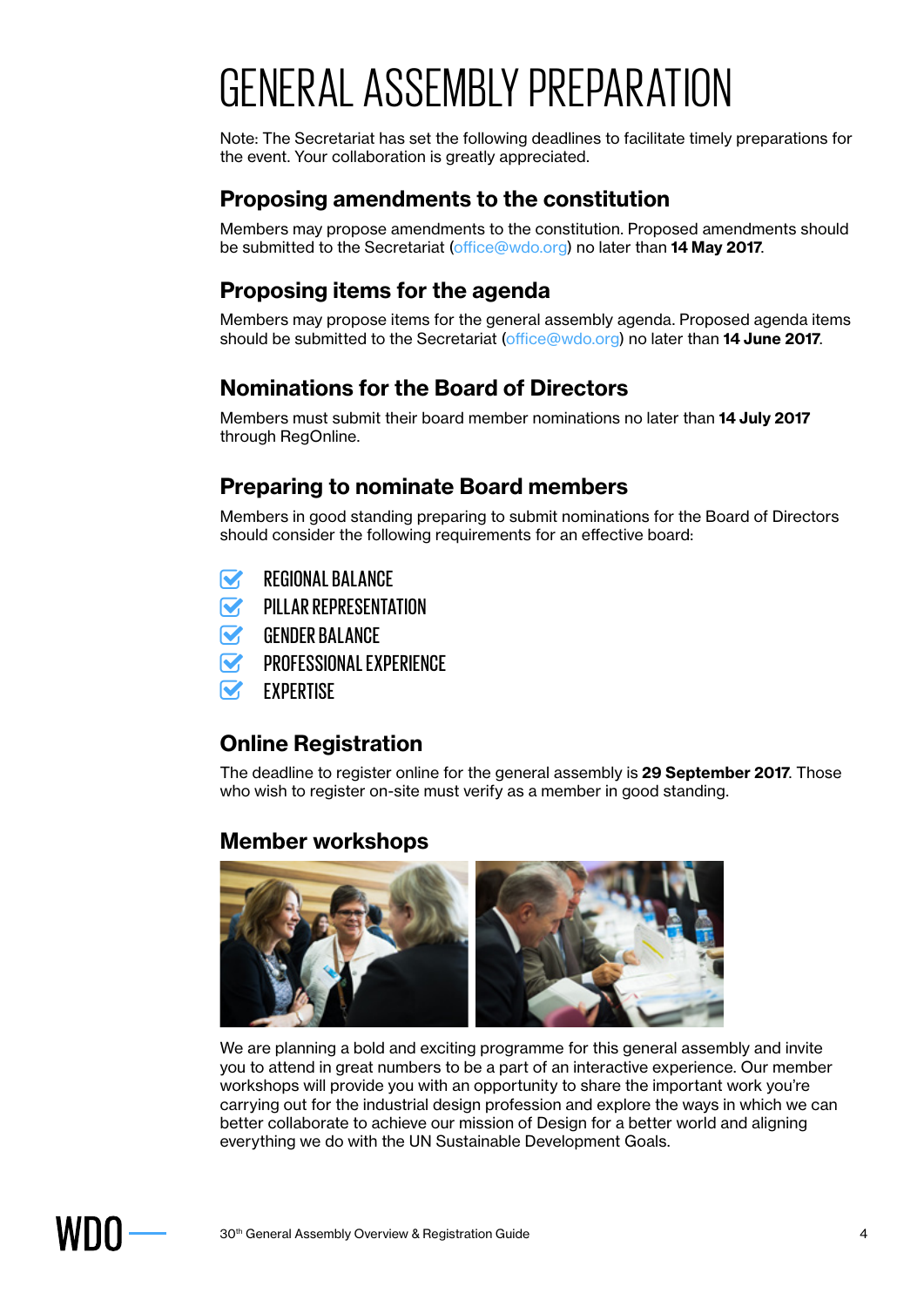

WDO Members will be divided into small working groups to facilitate discussions and feedback. Please come prepared to briefly discuss your organization and any past, current or future projects or initiatives that may be of interest to other WDO Members. More information about the workshops will be provided on our event app and on the members area of our website as they become available.

#### **Key Dates**

| <b>14 MAY 2017</b><br>Deadline to propose<br>amendments to<br>constitution* | <b>14 JUNE 2017</b><br>Deadline to propose<br>items for the agenda*              | <b>14 JULY 2017</b><br>Deadline to nominate<br><b>Board of Directors</b><br>members*<br>Circulation of proposed | <b>12 SEPT 2017</b><br><b>Circulation of Agenda</b><br>Package<br>Electronic voting begins<br>at 10:00 (GMT -5) |
|-----------------------------------------------------------------------------|----------------------------------------------------------------------------------|-----------------------------------------------------------------------------------------------------------------|-----------------------------------------------------------------------------------------------------------------|
|                                                                             |                                                                                  | amendments to<br>constitution                                                                                   |                                                                                                                 |
| <b>29 SEPT 2017</b><br>Deadline to register<br>online at 23:59 (GMT-5)      | 10-16 OCT 2017<br>Torino, City of Design,<br>exhibition, tours, and<br>workshops | 14-15 OCT 2017<br><b>30th General Assembly</b><br>Electronic voting ends<br>14 Oct at 14:00 (GMT<br>$+2)$       | <b>16 OCT 2017</b><br>First board meeting of<br>2017-2019 Board of<br><b>Directors</b>                          |
|                                                                             |                                                                                  | <b>World Design Medal</b><br>Ceremony                                                                           |                                                                                                                 |

## REGISTRATION GUIDE

Registration for the general assembly is managed via the registration system hosted by RegOnline.

Through online registration you can:

- REGISTER FOR THE GENERAL ASSEMBLY  $\blacktriangledown$
- SUBMIT NOMINATIONS FOR THE BOARD OF DIRECTORS\*  $\mathbf{\widetilde{S}}$
- ACCESS & DOWNLOAD THE WDO APP  $\overline{\mathbf{V}}$

*Note: If the browser window is closed during a registration session, all information previously entered will be saved into the system and will reappear when you log in to complete the registration at a later date.*

*\*Voting Members in good standing only*

WHI